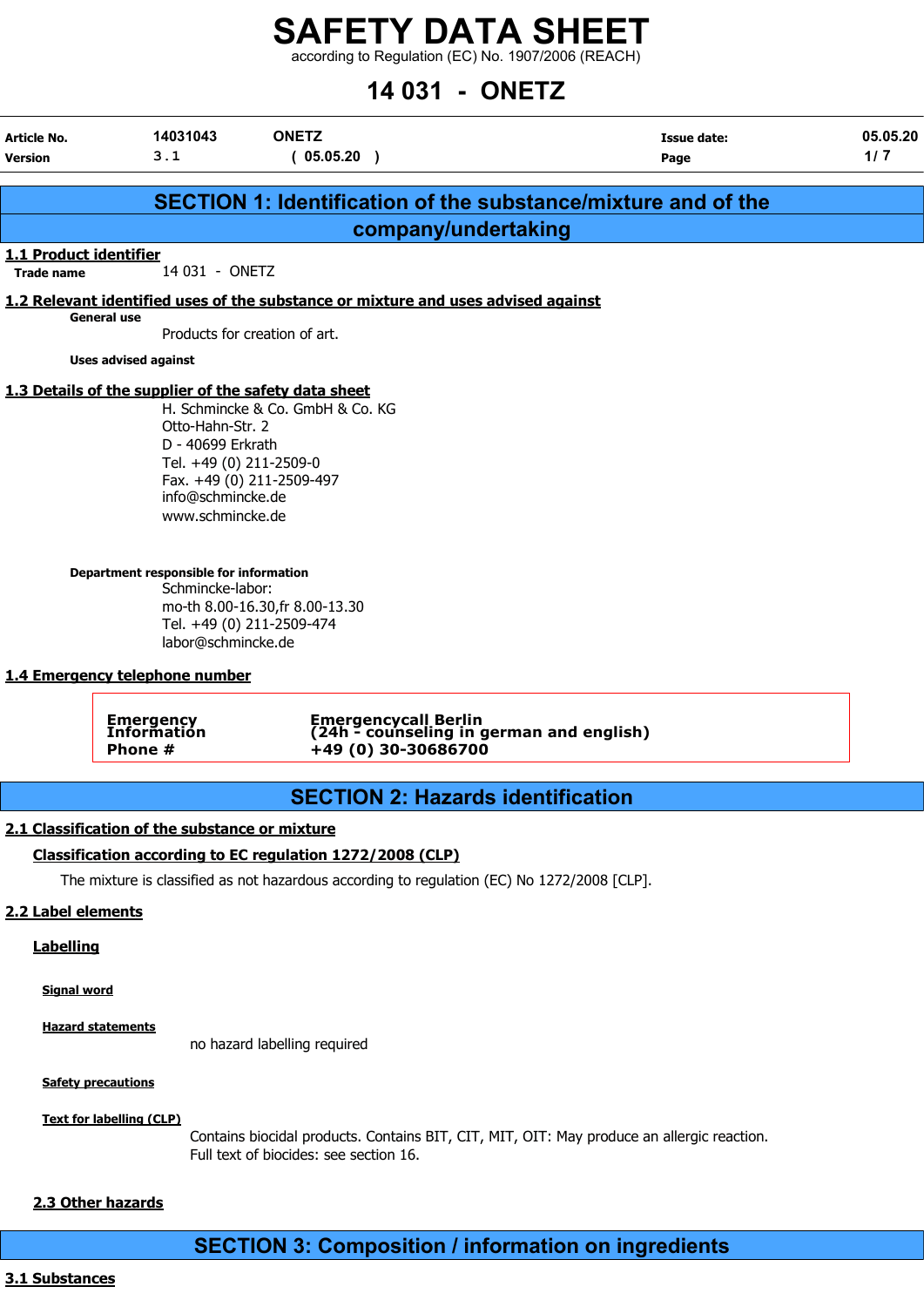according to Regulation (EC) No. 1907/2006 (REACH)

# 14 031 - ONETZ

| Article No.    | 14031043 | <b>ONETZ</b> | <b>Issue date:</b> | 05.05.20  |
|----------------|----------|--------------|--------------------|-----------|
| <b>Version</b> | <u>.</u> | 05.05.20     | Page               | 217<br>41 |

Chemical characterisation **Oxgall** essential oils CAS-Number EINECS / ELINCS / NLP EU index number REACH registration No. Hazchem-Code CI-Number

## 3.2 Mixtures

#### Additional information

# SECTION 4: First aid measures

#### 4.1 Description of first aid measures

#### General information

If you feel unwell, seek medical advice (show the label where possible).

#### In case of inhalation

No special measures are required.

#### In case of skin contact

Thoroughly wash skin with soap and water. Seek medical attention if irritation persists.

After eye contact

In case of contact with eyes, rinse immediately with plenty of flowing water for 10 to 15 minutes holding eyelids apart.

Seek medical attention if irritation persists.

#### After swallowing

Rinse mouth with water. Let water be drunken in little sips (dilution effect). Seek medical treatment in case of troubles.

### 4.2 Most important symptoms and effects, both acute and delayed

### 4.3 Indication of any immediate medical attention and special treatment needed

Treat symptomatically.

# SECTION 5: Firefighting measures

### 5.1 Extinguishing media

#### Suitable extinguishing media

Product is non-combustible. Extinguishing materials should therefore be selected according to surroundings.

#### Extinguishing media which must not be used for safety reasons none

# 5.2 Special hazards arising from the substance or mixture

In case of fire may be liberated: Carbon monoxide and carbon dioxide

# 5.3 Advice for firefighters

Special protective equipment for firefighters

Additional information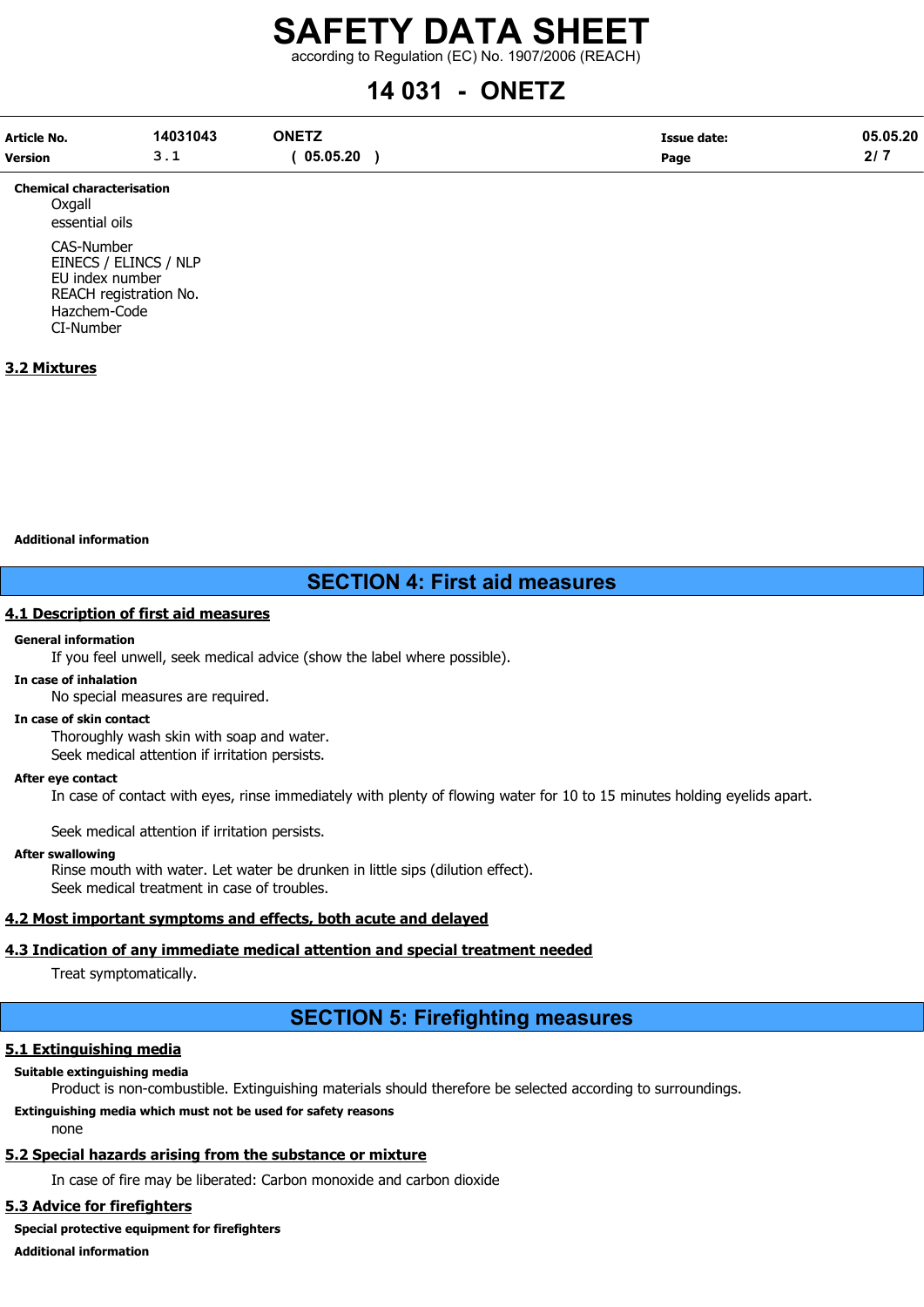according to Regulation (EC) No. 1907/2006 (REACH)

# 14 031 - ONETZ

| Article No. | 14031043 | <b>ONETZ</b> | <b>Issue date:</b> | 05.05.20 |
|-------------|----------|--------------|--------------------|----------|
| Version     | <u>.</u> | 05.05.20     | Page               | νı       |
|             |          |              |                    |          |

# SECTION 6: Accidental release measures

# 6.1 Personal precautions, protective equipment and emergency procedures

Avoid contact with skin, eyes, and clothing.

### 6.2 environmental precautions

Discharge into the environment must be avoided.

## 6.3 Methods and material for containment and cleaning up

Methods for cleaning up

Take up mechanically. Wash spill area with plenty of water.

Additional information

## 6.4 Reference to other sections

Dispose of waste according to applicable legislation. refer to section 13

SECTION 7: Handling and storage

## 7.1 Precautions for safe handling

#### Advices on safe handling

Handle in accordance with good industrial hygiene and safety practice.

#### Precautions against fire and explosion

# 7.2 Conditions for safe storage, including any incompatibilities

#### Requirements for storerooms and containers

Keep container tightly closed.

#### Hints on joint storage

Storage class Further details

storage temperature: 5 - 40 °C Protect from moisture contamination.

# 7.3 Specific end use(s)

No special measures necessary if stored and handled as prescribed.

# SECTION 8: Exposure controls/personal protection

# 8.1 Control parameters

# 8.2 Exposure controls

# Occupational exposure controls

# Respiratory protection

With correct and proper use, and under normal conditions, breathing protection is not required.

Hand protection

Protect skin by using skin protective cream.

Eye protection

Goggles

# Body protection

Wear suitable protective clothing. Wash contaminated clothing prior to re-use.

# General protection and hygiene measures

After work, wash hands and face.

# SECTION 9: Physical and chemical properties

# 9.1 information on basic physical and chemical properties

| solid / pasty |
|---------------|
| brown         |
| mild          |
|               |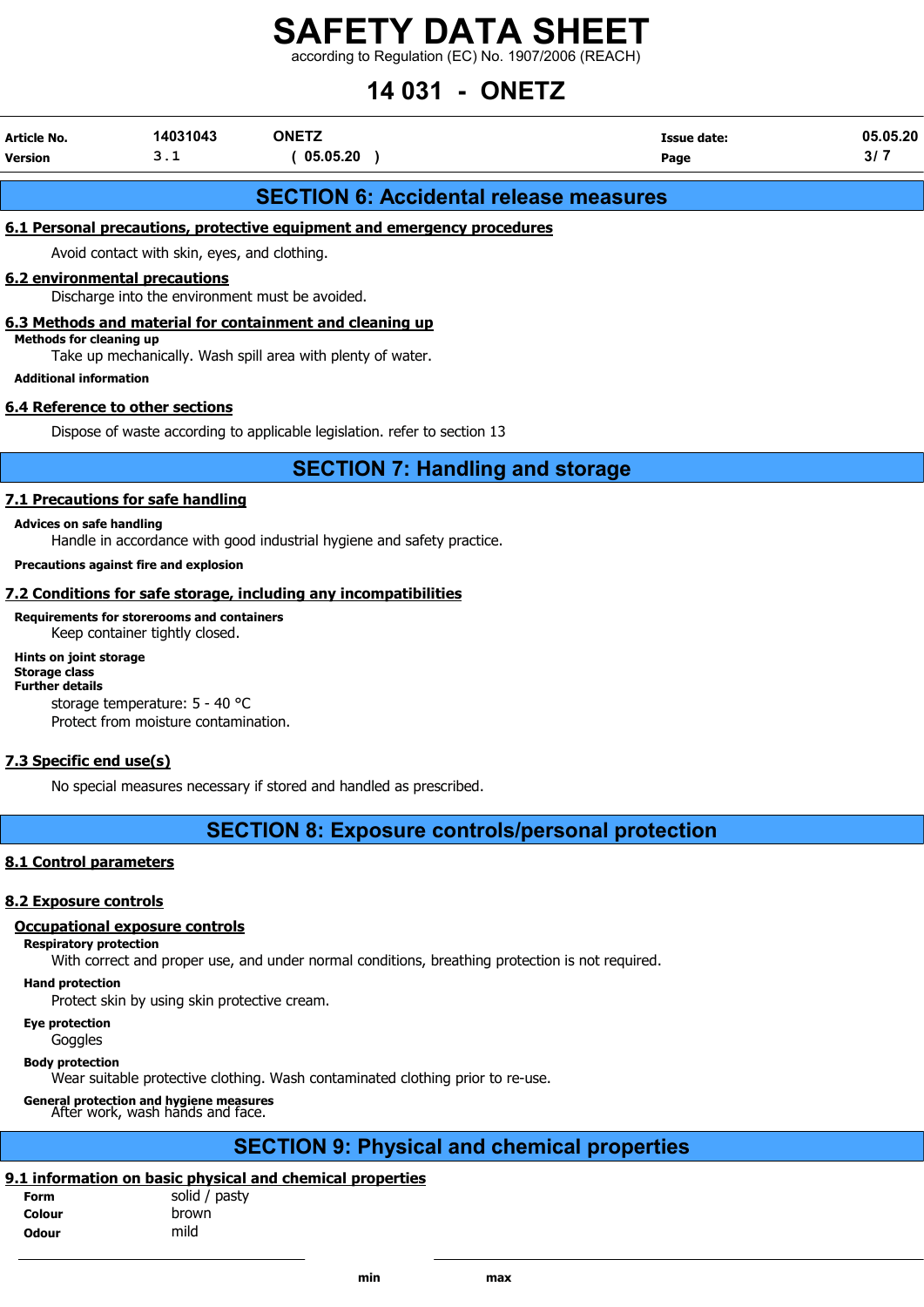according to Regulation (EC) No. 1907/2006 (REACH)

# 14 031 - ONETZ

| Article No.<br><b>Version</b>                                                                                                                                                                                                                                                                                                 | 14031043<br>3.1                        | <b>ONETZ</b><br>(05.05.20) |   |     | <b>Issue date:</b><br>Page | 05.05.20<br>4/7 |
|-------------------------------------------------------------------------------------------------------------------------------------------------------------------------------------------------------------------------------------------------------------------------------------------------------------------------------|----------------------------------------|----------------------------|---|-----|----------------------------|-----------------|
| <b>Initial boiling point and</b><br>boiling range<br>Melting point/freezing point<br>Flash point/flash point range<br><b>Flammability</b><br><b>Ignition temperature</b><br><b>Auto-ignition temperature</b><br><b>Explosion limits</b><br><b>Refraction index</b><br><b>PH</b> value<br><b>Viscosity</b><br><b>Viscosity</b> |                                        |                            | 5 | 5,5 |                            |                 |
| Vapour pressure<br><b>Density</b>                                                                                                                                                                                                                                                                                             | Partition coefficient: n-octanol/water |                            |   |     |                            |                 |

Danger of explosion

# 9.2 Other information

# SECTION 10: Stability and reactivity

# 10.1 Reactivity

No hazardous reaction when handled and stored according to provisions.

### 10.2 Chemical stability

Product is stable under normal storage conditions.

## 10.3 Possibility of hazardous reactions

# 10.4 Conditions to avoid

frost and heat

# 10.5 Incompatible materials

# 10.6 Hazardous decomposition products

No known hazardous decomposition products.

SECTION 11: Toxicological information

# 11.1 Information on toxicological effects

Acute toxicity No data available In case of inhalation No data available After swallowing No data available In case of skin contact No data available

After eye contact No data available

# Practical experience

General remarks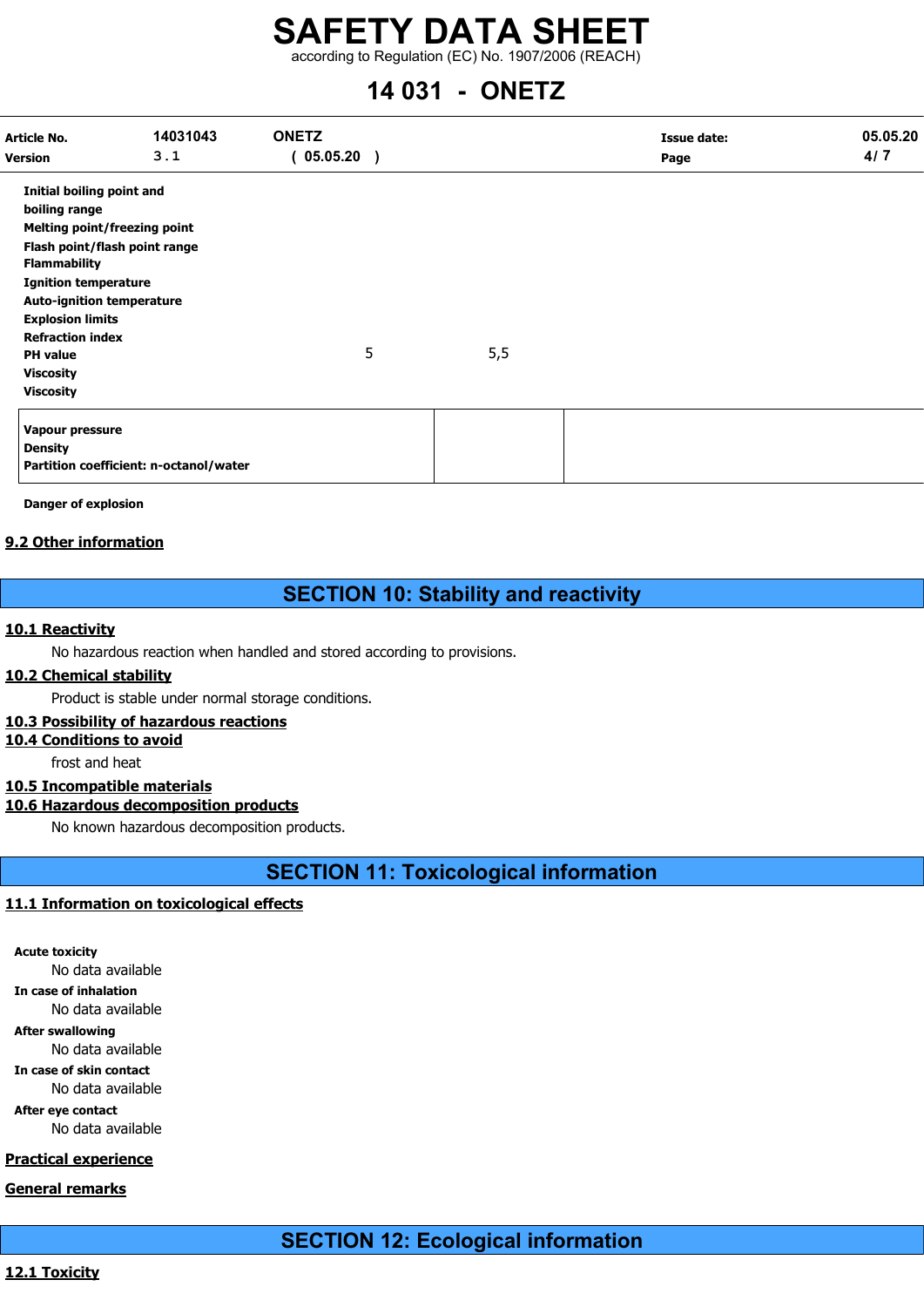according to Regulation (EC) No. 1907/2006 (REACH)

# 14 031 - ONETZ

| Article No.    | 14031043 | <b>ONETZ</b> | Issue date: | 05.05.20 |
|----------------|----------|--------------|-------------|----------|
| <b>Version</b> | <u>.</u> | 05.05.20     | Page        | י וכ     |

Aquatic toxicity Water Hazard Class 1 WGK catalog number General information

### 12.2 Persistence and degradability

Further details Product is partially biodegradable. Oxygen demand

### 12.3 Bioaccumulative potential

Bioconcentration factor (BCF) Partition coefficient: n-octanol/water

12.4 Mobility in soil No data available

12.5 Results of PBT and vPvB assessment

No data available

### 12.6 Other adverse effects

General information

# SECTION 13: Disposal considerations

## 13.1 Waste treatment methods

### **Product**

Waste key number 080112 080112 waste paint and varnish other than those mentioned in 080111 Recommendation

### Contaminated packaging

Waste key number Recommendation

Non-contaminated packages may be recycled. Handle contaminated packages in the same way as the substance itself.

# Additional information

SECTION 14: Transport information

# 14.1 UN number

### 14.2 UN proper shipping name

ADR, ADN No dangerous good in sense of these transport regulations. IMDG, IATA

### 14.3 Transport hazard class(es)

ADR, ADN IMDG IATA

### 14.4 Packing group

# 14.5 Environmental hazards

Marine Pollutant - IMDG

### 14.6 Special precautions for user

# Land transport (ADR/RID)

Code: ADR/RID Kemmler-number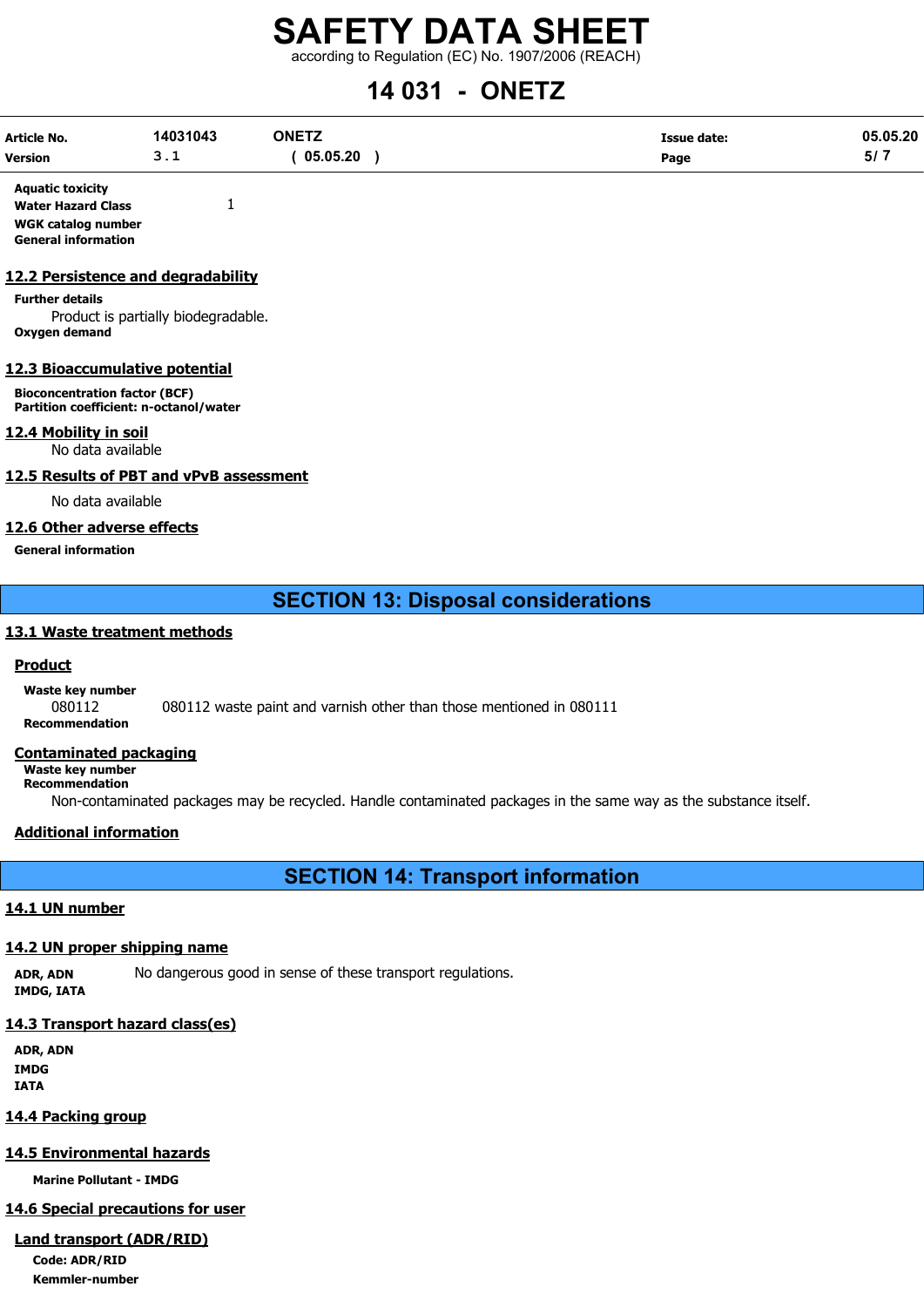# SAFETY DATA SHEET according to Regulation (EC) No. 1907/2006 (REACH)

# 14 031 - ONETZ

| Article No.    | 14031043      | <b>ONETZ</b> | Issue date: | 05.05.20 |
|----------------|---------------|--------------|-------------|----------|
| <b>Version</b> | <u>- - - </u> | 05.05.20     | Page        | י וס     |

Hazard label ADR

Limited quantities Contaminated packaging: Instructions Contaminated packaging: Special provisions Special provisions for packing together Portable tanks: Instructions Portable tanks: Special provisions Tank coding Tunnel restriction Remarks EQ Special provisions

#### Sea transport (IMDG)

EmS Special provisions Limited quantities Contaminated packaging: Instructions Contaminated packaging: Special provisions IBC: Instructions IBC: Provisions Tank instructions IMO Tank instructions UN Tank instructions Special provisions Stowage and segregation Properties and observations Remarks EQ

### Air transport (IATA-DGR)

| Hazard                      |
|-----------------------------|
| Passenger                   |
| Passenger LQ                |
| Cargo                       |
| ERG                         |
| <b>Remarks</b>              |
| EQ                          |
| <b>Special Provisioning</b> |

# 14.7 Transport in bulk according to Annex II of MARPOL 73/78 and the IBC Code

No data available

# SECTION 15: Regulatory information

# 15.1 Safety, health and environmental regulations/legislation specific for the substance or mixture

### National regulations

#### Europe

Contents of VOC [%] 0 Contents of VOC [g/L] Further regulations, limitations and legal requirements

#### Germany

| Storage class              |   |
|----------------------------|---|
| <b>Water Hazard Class</b>  | 1 |
| <b>WGK catalog number</b>  |   |
| <b>Incident regulation</b> |   |